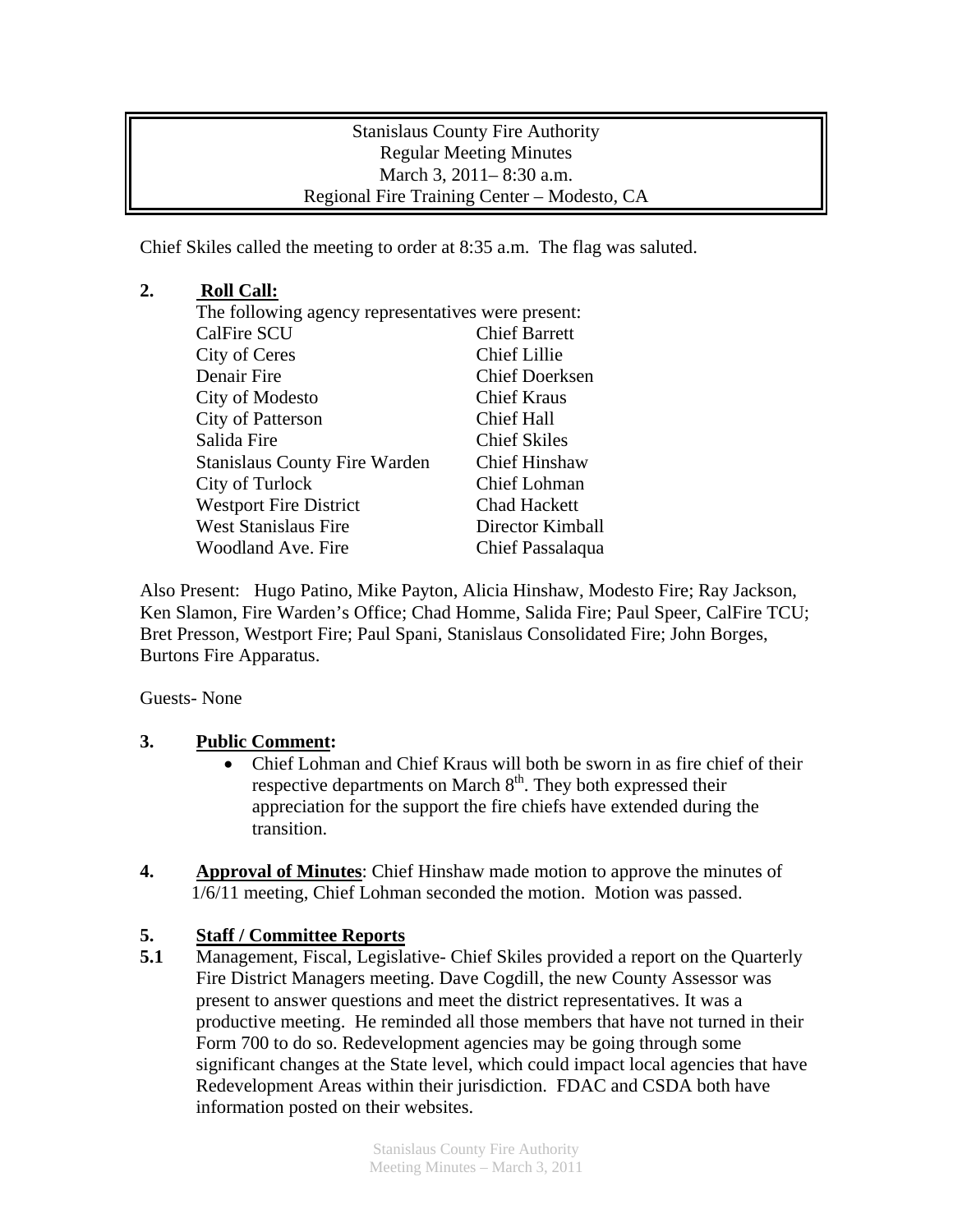- **5.2** Fire Investigations- Reports were distributed. Chief Payton was available for questions.
- **5.3** Fire Prevention- Report was sent out with agenda. Chief Slamon was available for questions; please contact him with any concerns.
- **5.4** Fire Communications- Chad went over items in his report including the MDC frame relay repair, CAD – no go live date yet, the Regional Fire RMS program, map books, changes to White Fire Channels #1, 2, 3. There is a Google calendar on the Salida web-site that has training and communications activities. The Communications Advisory Committee is the best way to obtain information on all communications projects and issues coming up.
- **5.5** Fire Training- A report was distributed with the agenda. There are many classes being offered this spring including 230/231 and ICS 300/400. More command and control classes to come. Please advise Stuart of any training needs.
- **5.6** EMS Alicia reported on the exposure training classes that are on-going, 2 additional dates will be offered. She advised everyone to have their staff take appropriate precautions with flu patients.

Chief Kraus provided an update on the Modesto Regional Fire Authority (MRFA) joint powers agreement. In January the JPA was official, and the Board of Directors has been appointed. The first meeting of the Board will be held in April. The transition plans for many components of the organization will be completed by July, some sooner. There may be operational changes within the next two months. A strategic plan is also being developed. There were questions about Phase II of the project. Chief Hinshaw discussed the elements necessary for phase II participation: Support by the governing board, support by chief officers, and support by labor groups. There will be another Phase II workshop for interested participants; attendance does not obligate an agency to join. It is possible to have Phase II outlined by the end of summer. The new JPA will contract with the City of Modesto to provide H/R and finance functions until it is able to provide those services itself. Pension reform is an issue that is being watched closely with respect to other agencies participating.

## **6. Agenda Items**

- **6.1 Operational Area Coordinator-** Chief Jackson reported on the current Operational Area issues including the annual updates to the dispatch matrix and CFRIS. The annual XST CICCS refresher will take place May  $16<sup>th</sup>$  and  $17<sup>th</sup>$  at the RFTC. Registration is on the Fire Warden website.
	- **6.2 Fire Dispatch** A handout was provided outlining several issues that impact fire dispatch. The following issues were presented and discussed:
		- Infrastructure Simulcast they are hoping to have this completed by spring, if the Waterford site cannot be obtained they will move forward with another. It is \$30k per site per channel. A master plan for Stanislaus County has been completed with a \$60 million cost. During the time period from 2006-2011 Stanislaus County has spent \$2.5 million on radio equipment and upgrades and about \$6 million on infrastructure through grants. The County also spent \$450k on Fowler Peak.